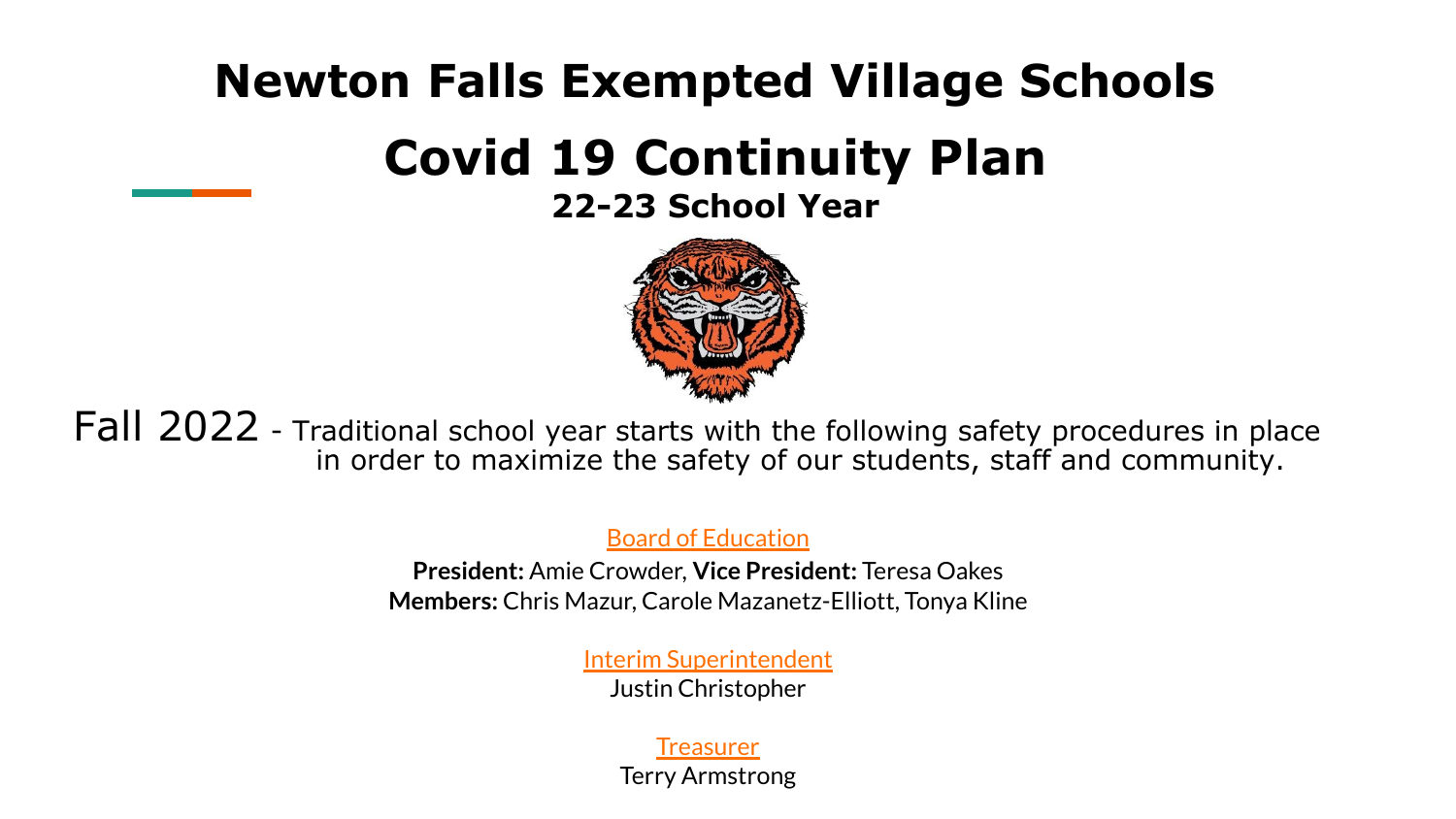- **1. Policies for Mitigation Strategies:** Plan for incorporating eight different mitigation strategies included in current CDC guidance.
- **2. Continuity of Services:** Plan to address academic and non-academic services for students and staff.
- **3. Periodic Review:** Review at least every 6 months through September 30, 2023 and revise plan as appropriate.
- **4. Public Input:** Seek public input and incorporate revisions as necessary.

**School District:** Newton Falls Exempted Village Schools

**District Contact:** (Name) Justin Christopher

**(Title)** Interim Superintendent

**(Email)** [christopherj@nfschools.org](mailto:christopherj@nfschools.org) **(Phone)** 330-872-0862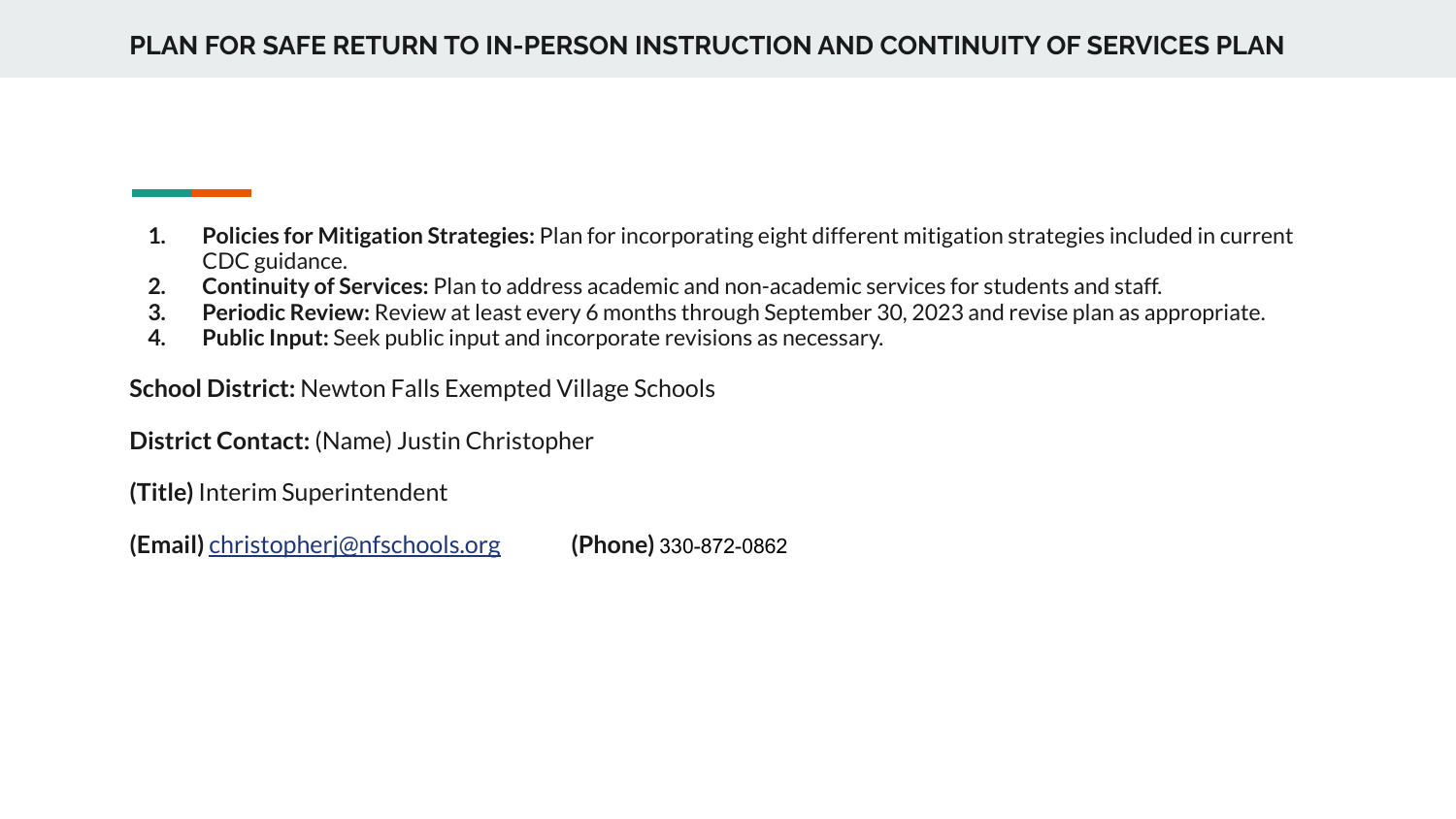## **POLICIES FOR INCORPORATING MITIGATION STRATEGIES**

Describe to what extent the following policies have been adopted to incorporate the following [CDC](https://www.cdc.gov/coronavirus/2019-ncov/community/schools-childcare/operation-strategy.html) [Mitigation Strategies](https://www.cdc.gov/coronavirus/2019-ncov/community/schools-childcare/operation-strategy.html) and provide a description of any policies being implemented:

- Universal and correct wearing of masks
- Physical distancing when possible
- Handwashing and respiratory etiquette
- Cleaning and maintaining health facilities, including improving ventilation
- Isolation and quarantine measures, in collaboration with state and local health departments
	- [Modified Isolation & Quarantine for All of Ohio \(Amended 5/9/22\) click here](https://drive.google.com/file/d/1yz4xlZPE_WaVIJaCAGkLEupR4hFwx2lU/view?usp=sharing)
- Diagnostic and screening testing
- **•** Efforts to provide vaccinations and boosters to educators, other staff and eligible students
- Appropriate accommodations for children with disabilities with respect to the health and safety policies

#### NEWTON FALLS EXPECTATIONS FOR FACIAL COVERINGS

Masks are optional for all students and staff unless they have received specific directives by health officials and/or the School Nurse to mask to return to school/athletics as per local health department guidelines. This decision will be revisited and revised as necessary in coordination with our district health professionals and informed by (but not limited to) COVID positive and/or quarantined student/staff numbers.

#### NEWTON FALLS EXPECTATIONS FOR SOCIAL DISTANCING IN CLASSROOMS

Classrooms will operate at normal capacity by utilizing the maximum amount of space available to ensure safety precautions are followed.

#### NEWTON FALLS EXPECTATIONS FOR ACCESS TO HAND SANITIZER AND HAND WASHING

- Teach, remind and encourage frequent hand washing
- Hand sanitizer available at entrances, classrooms and high traffic areas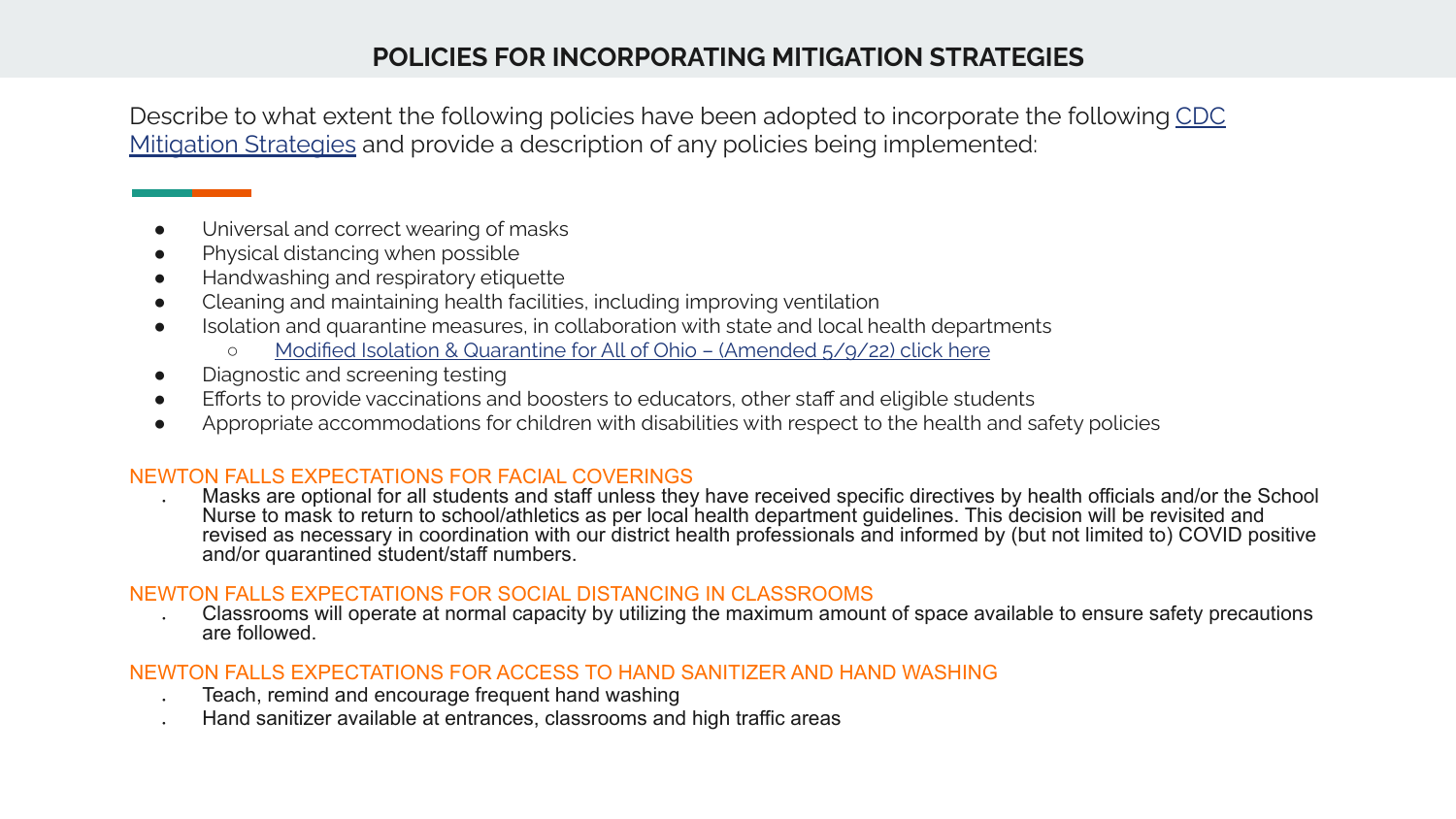#### **POLICIES FOR INCORPORATING MITIGATION STRATEGIES**

#### NEWTON FALLS EXPECTATIONS FOR DAILY CLEANING OF CLASSROOMS AND COMMON AREAS IN SCHOOLS

- In addition to daily responsibilities, all custodians will continue with the following sanitizing procedures of classrooms and common spaces:
	- The district utilizes fogging machines throughout the facilities and on buses. Common areas are also disinfected throughout the day. Staff and student training is provided to ensure adherence to the safety protocols. Signage and public announcements are used to inform the community of the expectations. When practical, buses will open vents or open windows to increase outside air flow.

#### NEWTON FALLS EXPECTATIONS FOR CONTACT TRACING, ISOLATION, AND QUARANTINE

Anyone experiencing COVID-19 symptoms is not permitted on school grounds. All visitors must enter through a buzzer door system at the main office of the building where they will verify that they are not experiencing illness symptoms.

#### NEWTON FALLS EXPECTATIONS FOR VACCINATION EFFORTS

The district collaborated with the Trumbull County Health Department and Rite Aid Pharmacy during the 2020-2021 school year to provide vaccinations to staff and eligible students. The district collaborated with the Trumbull County Health Department and Rite Aid Pharmacy during the 21-22 school year to provide vaccinations and boosters to staff. The district will continue to partner with local officials to provide vaccination opportunities for staff, students and the community.

#### NEWTON FALLS EXPECTATIONS FOR ACCOMODATIONS

The district will provide health and safety accommodations in accordance with students' Individual Education Plans. The district will make every effort to collaborate with families regarding individual special needs. Various forms of communication are available to facilitate this process, including, but not limited to: email, U.S mail, text messaging, Remind App, Google Classroom, phone calls, Zoom meetings, and physically distanced face-to-face meetings.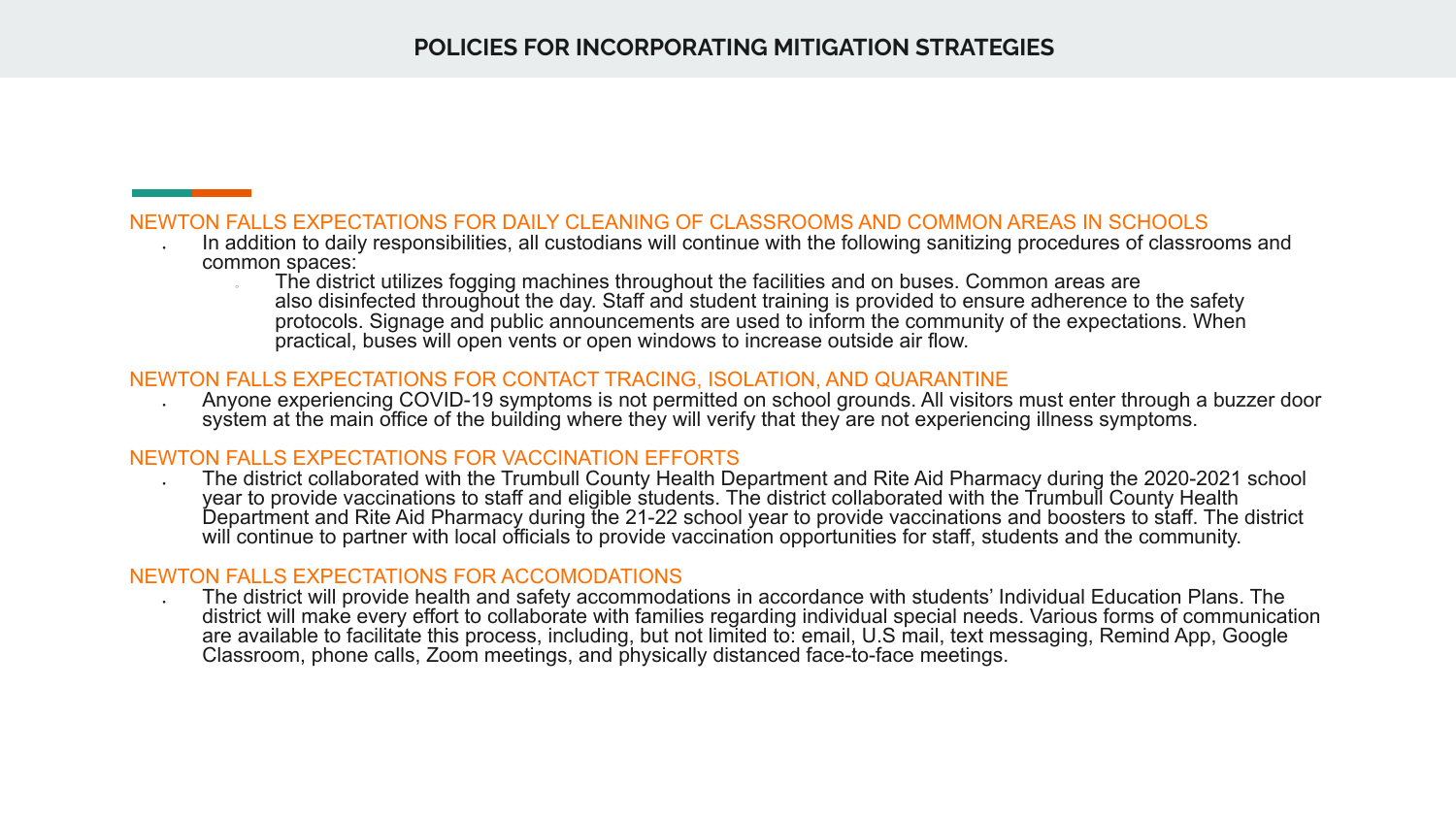## **ADDITIONAL MITIGATION STRATEGIES**

#### **TRANSPORTATION**

● Students will have documented assigned seating to assist with contact tracing

#### SCHOOL ENTRY

● All school entrances, classrooms, and high traffic areas will have hand sanitizer available

#### STUDENTS AND STAFF WITH COVID-19 PROCEDURES

● Staff and students will follow Ohio Department of Health guidelines for contact tracing and quarantine/isolation protocol

#### RETURN TO SCHOOL POLICY

**[When should a child return to school](http://www.newton-falls.k12.oh.us/images/293/StayHome.pdf)**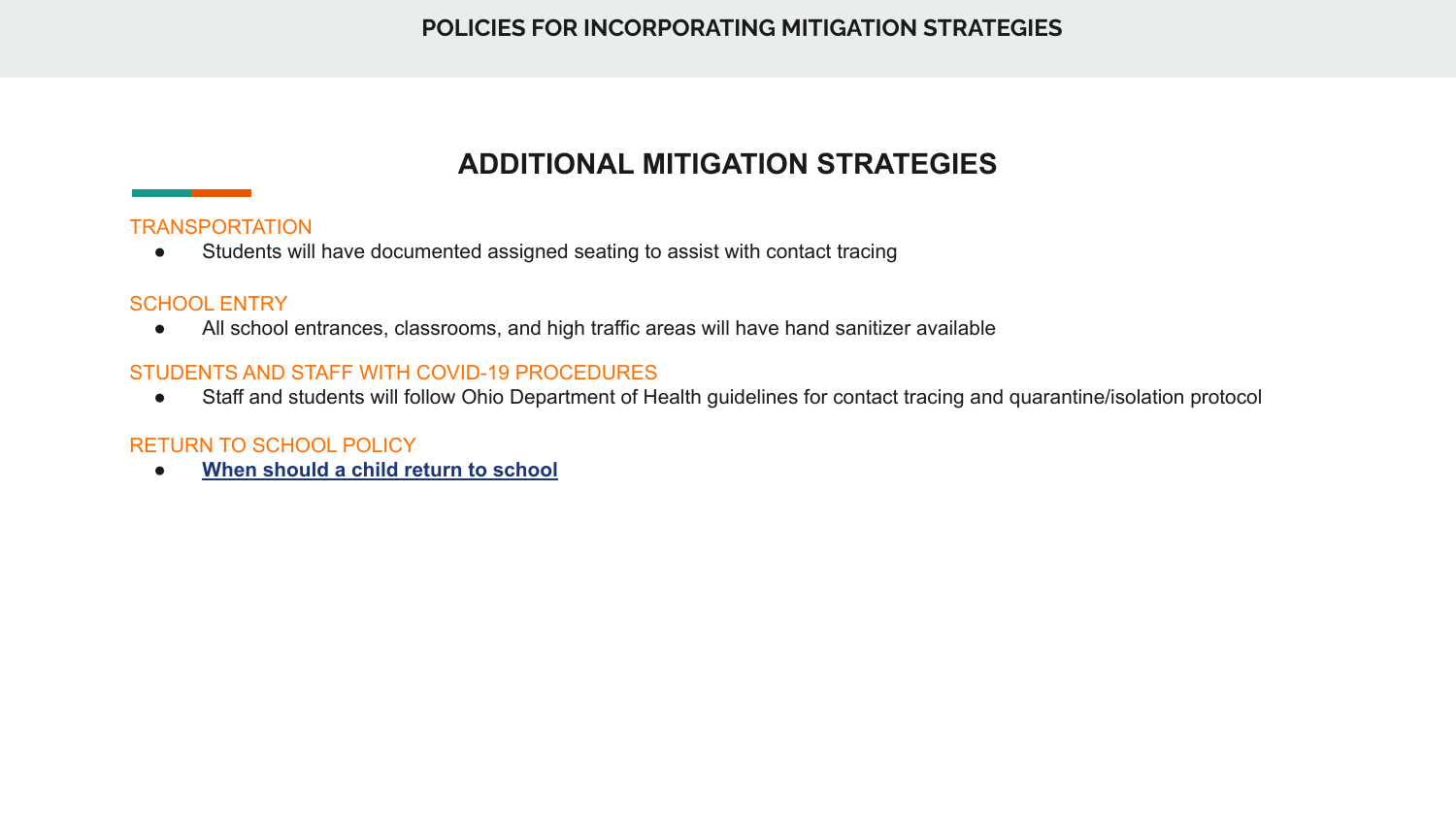## **PLAN TO ADDRESS CONTINUITY OF ACADEMIC AND NON-ACADEMIC SERVICES**

Describe how you will address continuity of services for students and staff, where needed, in the following areas:

- 1. Academic Services
- 2. Social-Emotional
- 3. Mental Health
- 4. Health
- 5. Food

#### CONTINUITY OF SERVICES

● The district plans to continue full in-person learning moving forward. In the event of school closure due to the pandemic, the district will pivot to remote instruction and utilize such platforms as Google Classroom. The district has established Newton Falls Virtual Learning Academy in conjunction with Edmentum (6-12) and Jefferson County VLA (K-5) for students who wish to remain fully remote for the 22-23 school year.

#### SOCIAL EMOTIONAL AND MENTAL HEALTH NEEDS

● The district utilizes Positive Behavior Intervention and Supports (PBIS) K-12, Leader in Me K-5, and Character Strong. School counselors have provided age appropriate and grade appropriate teaching resources for social, emotional and mental health related classroom based instruction and will continue this in the 2022-2023 school year. The district has counselors for each of its school buildings to provide additional support to students. The district employs five full time counselors.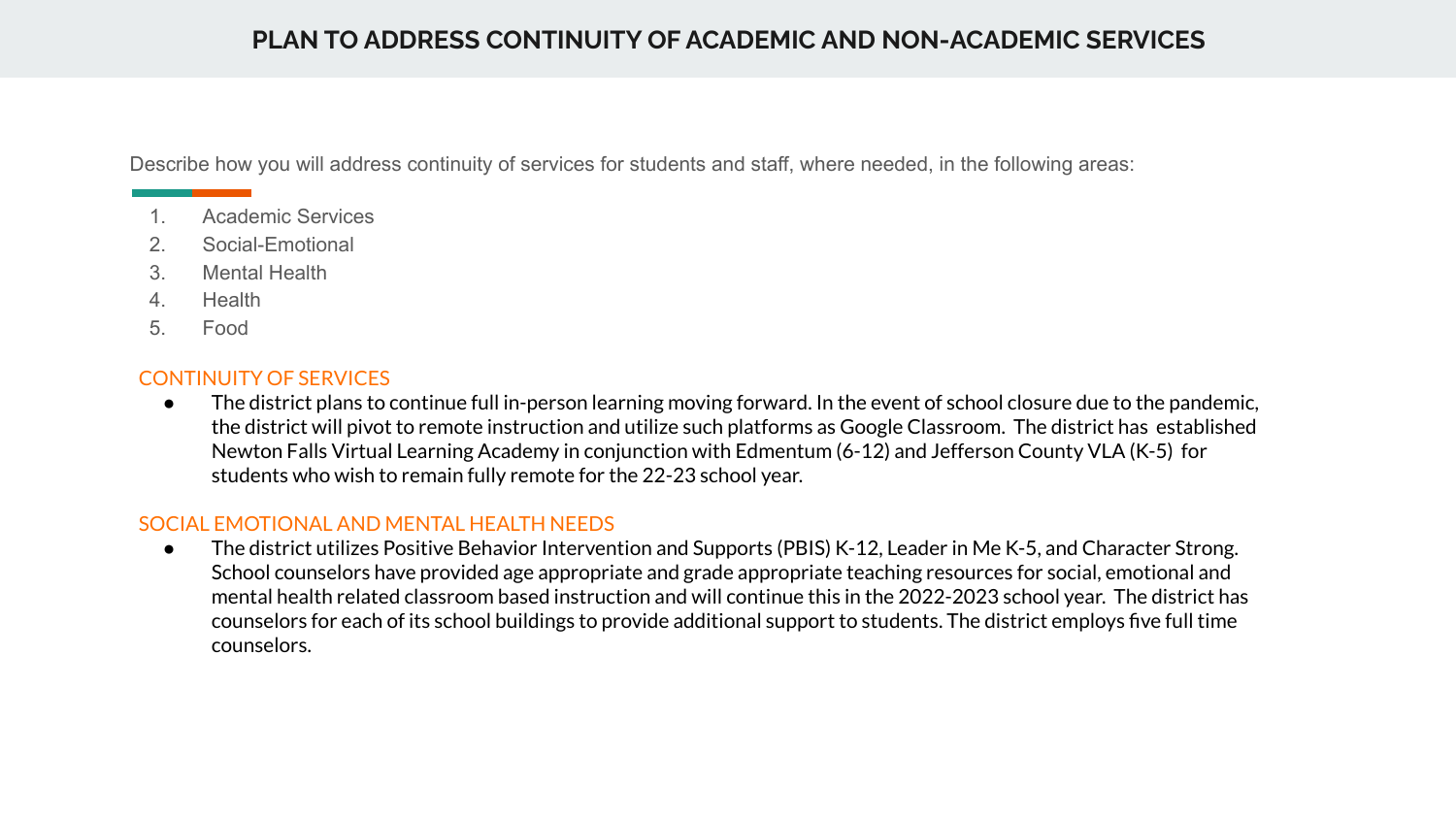#### STUDENT HEALTH:

● Two full time RN's are assigned to the district along with a school health aide. All students have full-access to a virtual health clinic during school hours. The district partners with University Hospitals for an athletic trainer to support student health during extra-curricular sporting events. The trainer assists in the assessment, identification, and assessment of illness.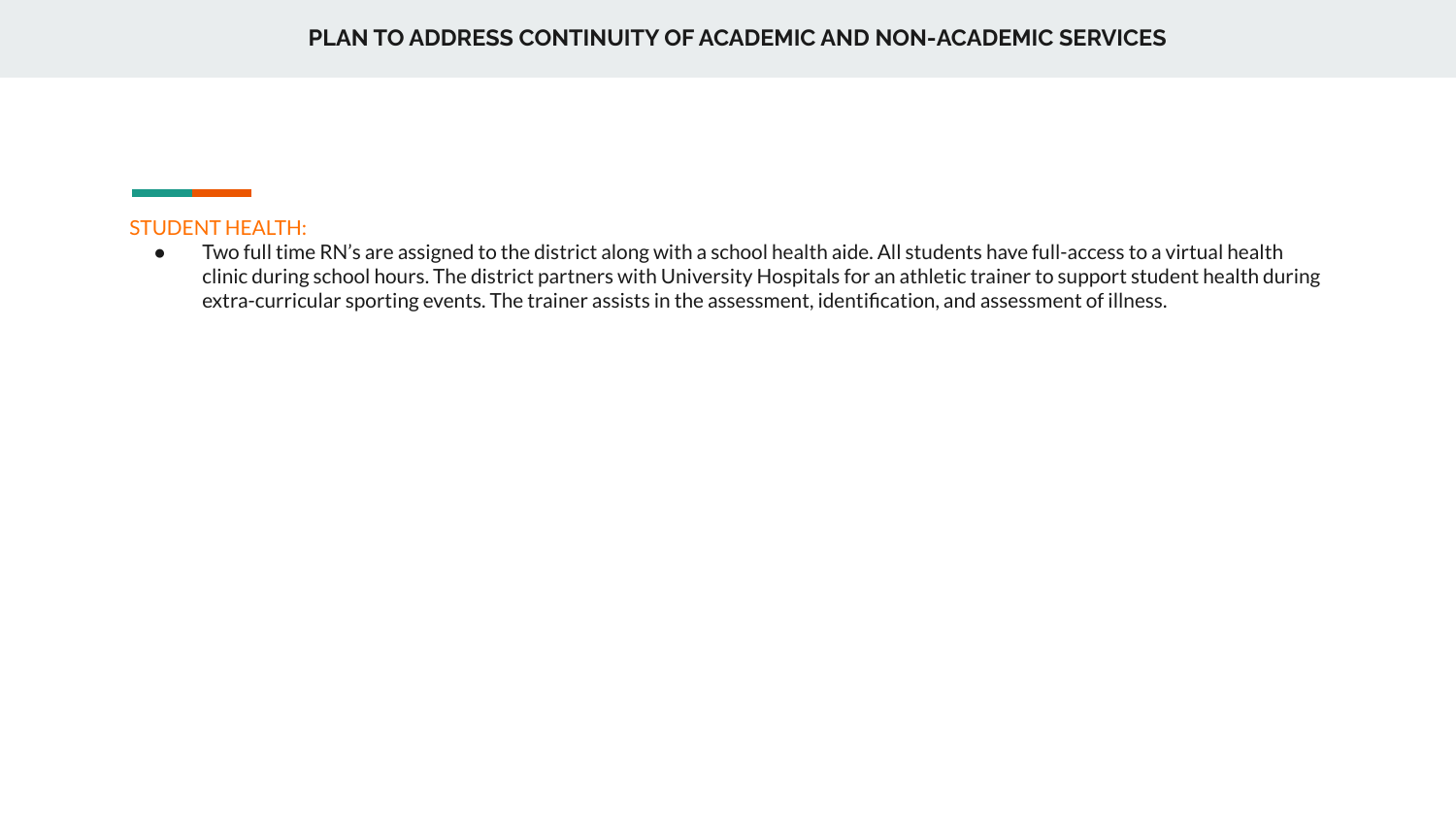## **PERIODIC REVIEW**

- 1. Describe how you will conduct a review of your plan at least every 6 months.
- 2. Describe how you will revise the plan as appropriate.

#### PLAN REVIEW:

● This plan was developed in June 2021, revised in the Fall of 2021, and revised again in June of 2022. The district will continue to assess and adjust procedures in accordance with state and local guidelines. The plan will be reviewed at least semi-annually. This document will be posted on the district COVID19 page of the website.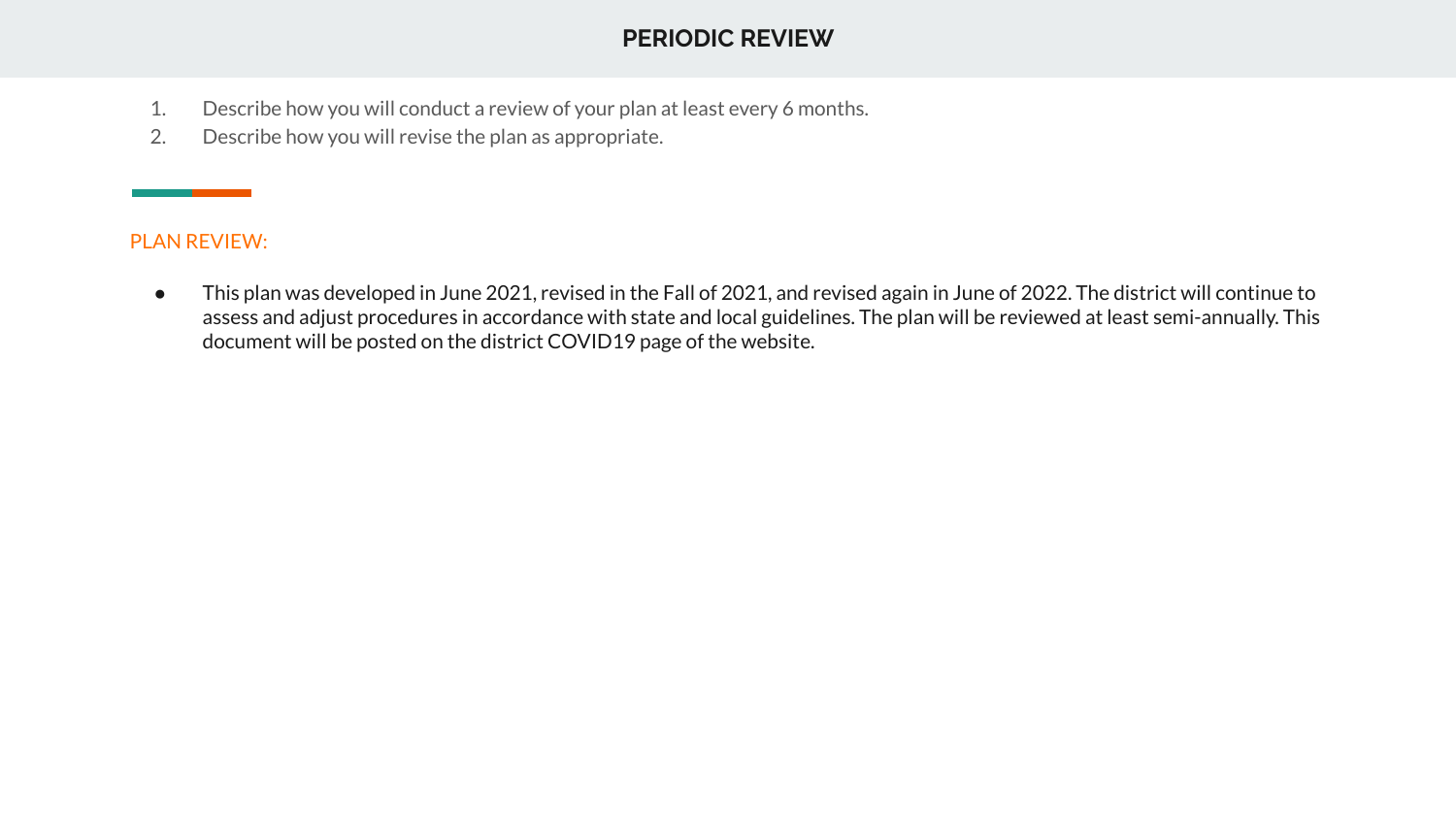## **PUBLIC INPUT**

- 1. Describe how you will seek public input.
- 2. Describe how you will take public input into account when making revisions.
- 3. Review Period: What revisions were made and why?

## PUBLIC INPUT

● If you have questions or comments regarding the plan, please email [christopherj@nfschools.org.](mailto:christopherj@nfschools.org) These questions and comments will be reviewed at each revision meeting to consider updates for the Continuity Plan.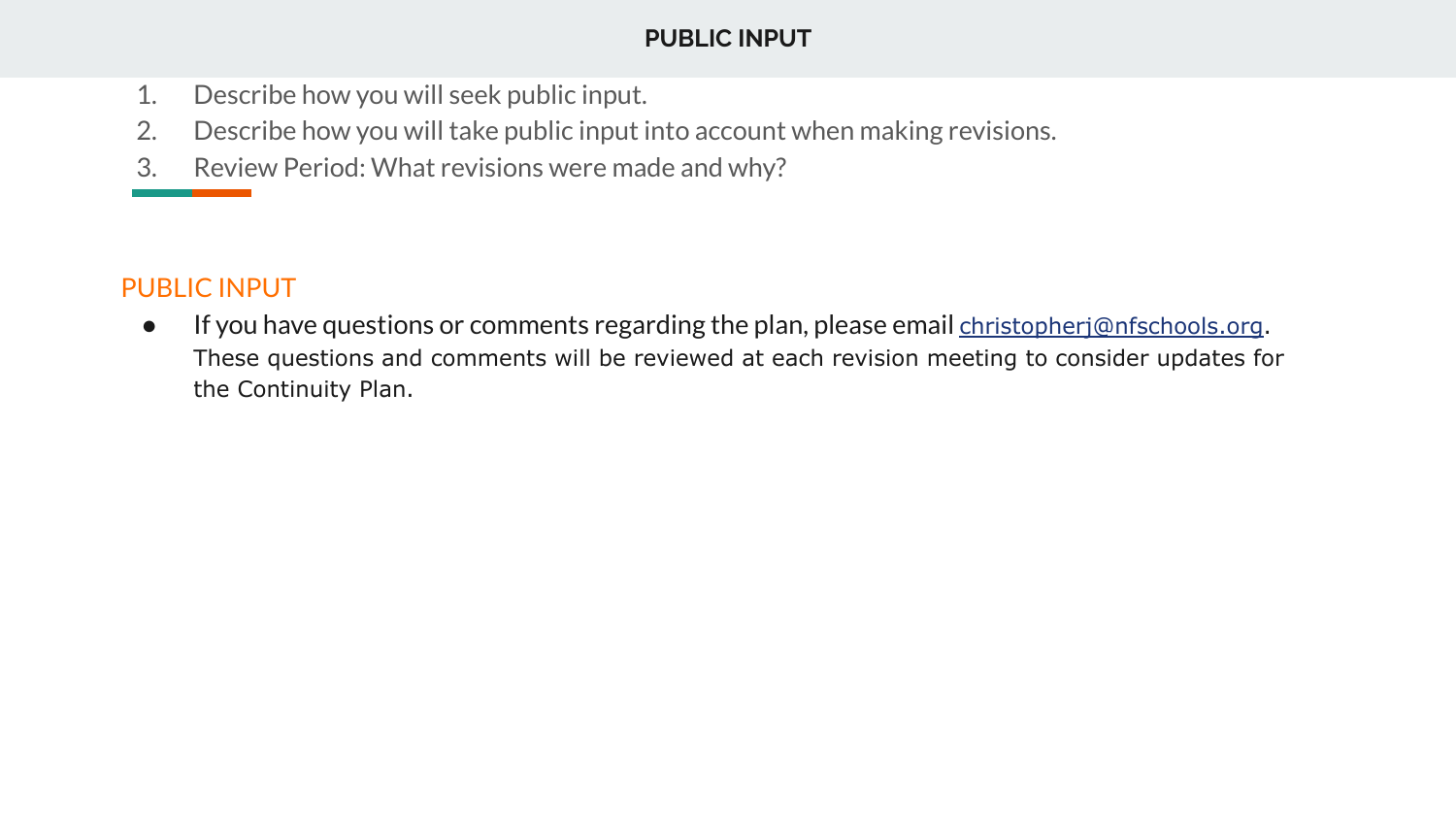**Accommodations for Children with Disabilities with Respect to the Health & Safety Policies Determining Competency, Granting Credit, & Promoting Students to a Higher Grade Level**

#### DETERMINING COMPETENCY:

Teachers will monitor student progress toward IEP goals. The IEP indicates frequency and the method used to report progress: including, but not limited to, work samples, observation, checklist, anecdotal records, curriculum-based assessments, portfolios, short-cycle assessments, performance assessments, running records, inventories and rubrics.

#### GRANTING CREDIT:

- Standards-Based Grading Prek-12
	- The Report Card is based on essential learning standards for each grade. Teachers will continue to provide standards-based learning opportunities for students.
	- Students will be assessed on satisfactory achievement toward meeting grade-level expectations.
	- Students will be given multiple opportunities to work toward improving their progress.
	- Student grading occurs quarterly, along with interim reports on progress as specified on the student's IEP.

 $\circ$ 

#### PROMOTING STUDENTS:

- Teachers will play the primary role in making grading decisions regarding student performance. Teachers will consider the totality of the student's performance on the course or grade-level curriculum as it was delivered during the entire school year.
- Teachers and program supervisors should make decisions to promote or retain students while keeping the child's best interest in mind. If in the judgment of the teacher and program supervisor, a student is prepared, given the student's demonstration of knowledge and skills, to participate successfully in the next higher grade, then the child should be promoted. The general standards for promotion decisions will be discussed jointly between a student's teachers, program supervisor, and parents.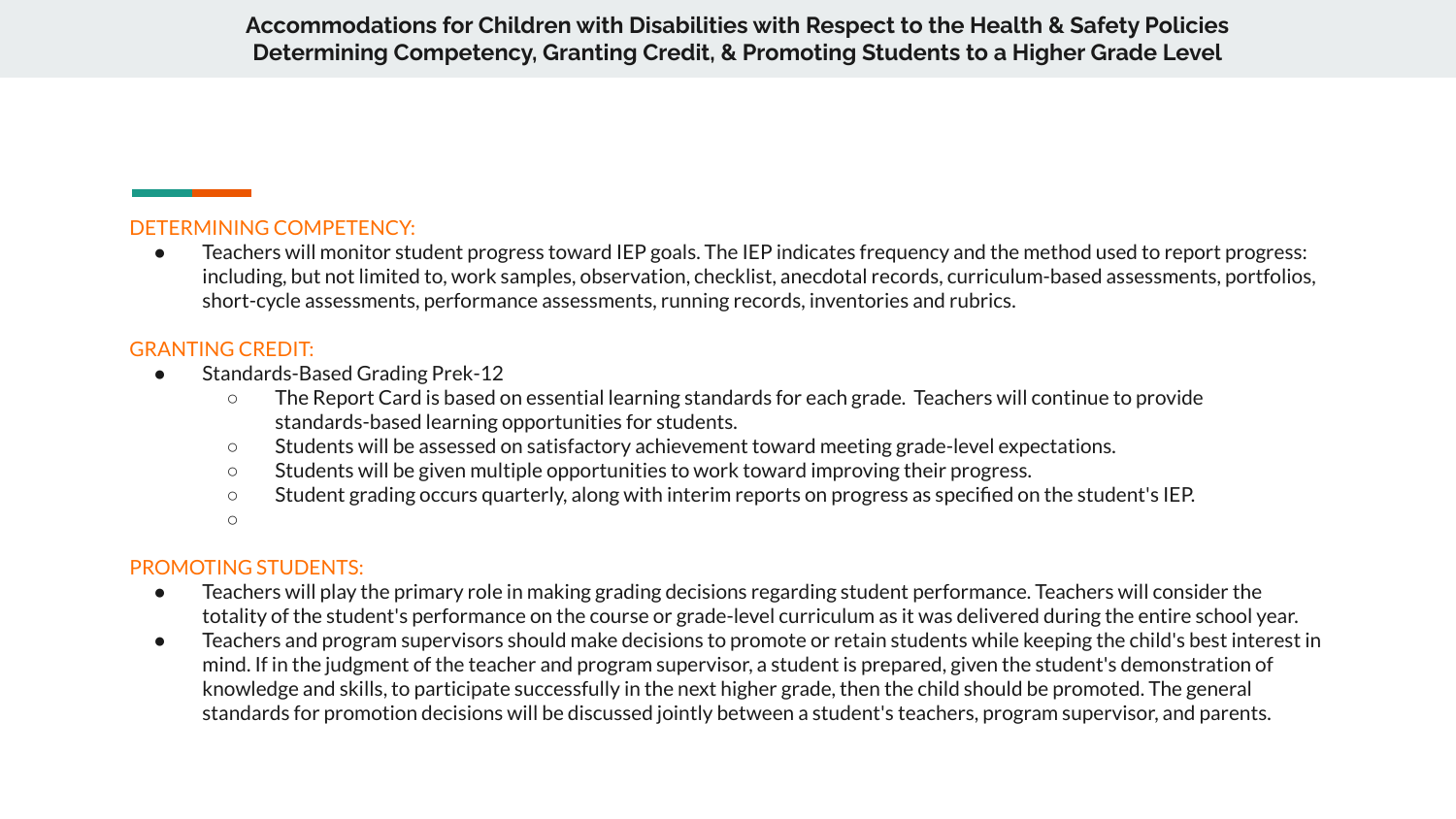### **Accommodations for Children with Disabilities with Respect to the Health & Safety Policies Attendance and Participation**

#### ATTENDANCE REQUIREMENTS:

- Daily interaction between teacher/student/parent via Google Classroom log-in as appropriate.
- Attendance will be taken daily and period-by-period by classroom teachers as required by State Law.
- Teachers will regularly communicate any updates on student participation to the student's case manager, guidance counselor and/or building administrator.
- After three failed attempts to contact the student/family, the Teacher will contact the building administrator and/or guidance counselor to conduct a wellness check with the School Resource Office and/or notify appropriate agencies.
- Students who meet the habitual truancy and/or excessive absences thresholds will participate in the district's truancy policy and procedures.

#### PARTICIPATION REQUIREMENTS:

- Students and parents will remain in regular contact with the instructional staff.
- Students will regularly participate in learning activities as assigned by the teacher in Google Classroom and student participation will be monitored through Google Classroom and GoGuardian, in addition to the attendance reporting by classroom teachers. .
- Instructional staff report directly to their building administrators the names of students that cannot be reached consistently. The administrator will involve school district representatives when needed. This information is communicated in the district's Community Communications log.

#### COMMUNITY PARTNERSHIPS:

- NFEVSD will continue to distribute ongoing information to local agency outreach support. (Cadence Care, Green Tree Counseling, Community outreach programs, etc.)
	- Behavior Health Supports
		- The district recognizes the importance of consistent and continued care for our students who access our school-based mental health services; therefore, we have contacted each of our mental health partners, continuing to provide access to mental health services.
		- Administrators, teachers, guidance counselors, and school psychologists reach out to families to ensure they have open communication lines and make alternative plans if necessary. In addition, our staff will be monitoring emails and reaching out to our school families in need.
		- Two crisis hotlines are listed below:
			- CRISIS HOTLINE: 513-281-2273
			- CRISIS TEXT LINE: 839863 and text 4HOPE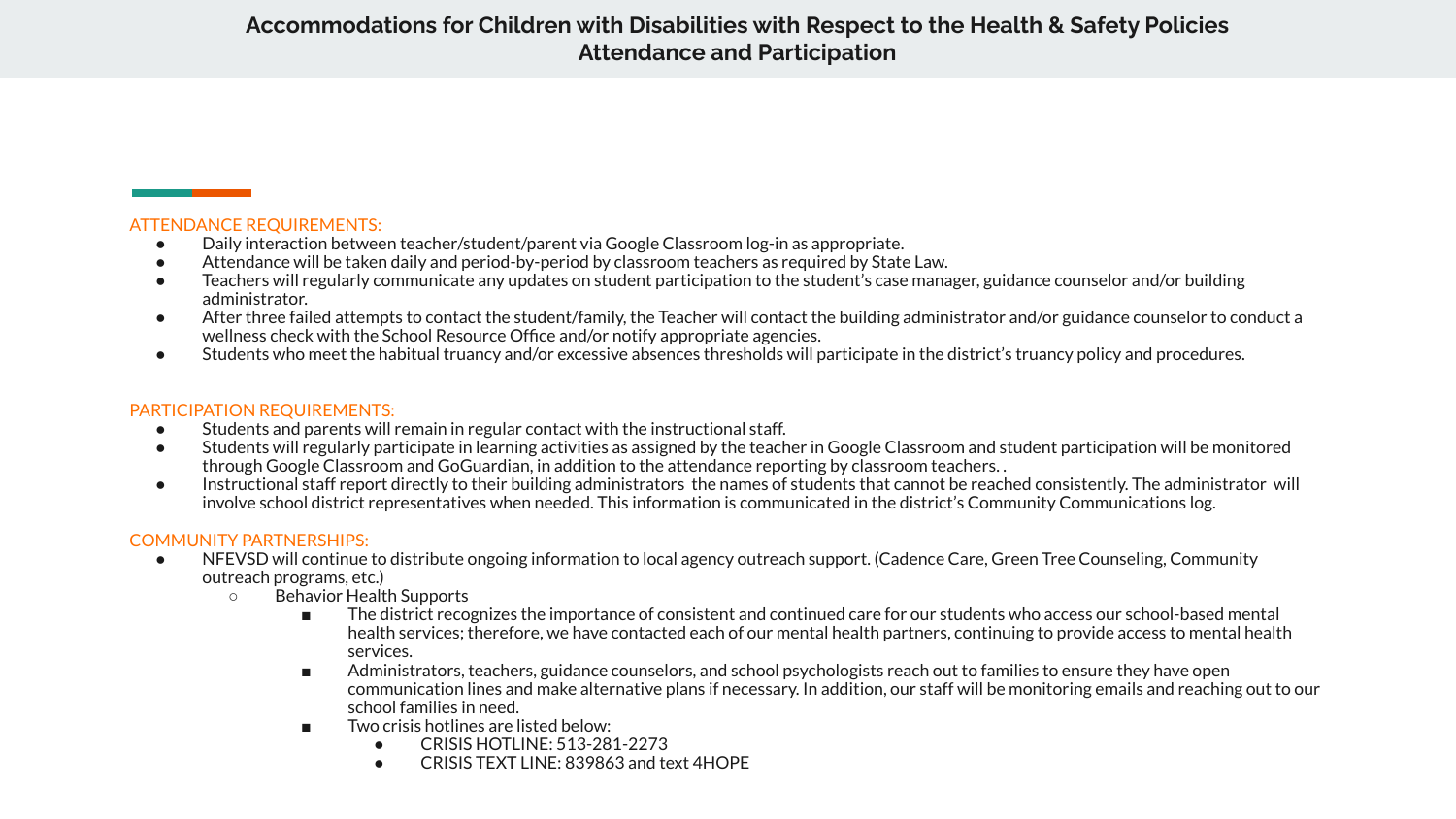#### PROGRESS MONITORING:

- NFEVSD ensures that students with disabilities receive educational services closest to the manners prescribed within their Individualized Education Programs (IEPs). Therefore, our NFEVSD personnel is collaboratively working together during this time to find ways to continue to serve and educate students with disabilities.
- All contacts with parents/guardians are documented in the district's Community Communications Log.
- Special education guidance is provided to all special education staff through regular department meetings regarding ETR and IEP meetings.
- Special Education staff make available assistive technology for students with disabilities.
- Text to speech and/or speech to text software for students with learning needs.
- Audiobooks, digital books

#### EQUITABLE ACCESS:

- All learners will have access to technology in a one-to-one computing environment. All students will be provided a district-issued Chromebook for use both in-school and outside of school.
- Those students in need of internet access will be provided resources for access (i.e., information on discounted rates, mobile hotspots if available, etc.).
- A technology plan has been developed in the district to ensure each student has access to technology and a device.